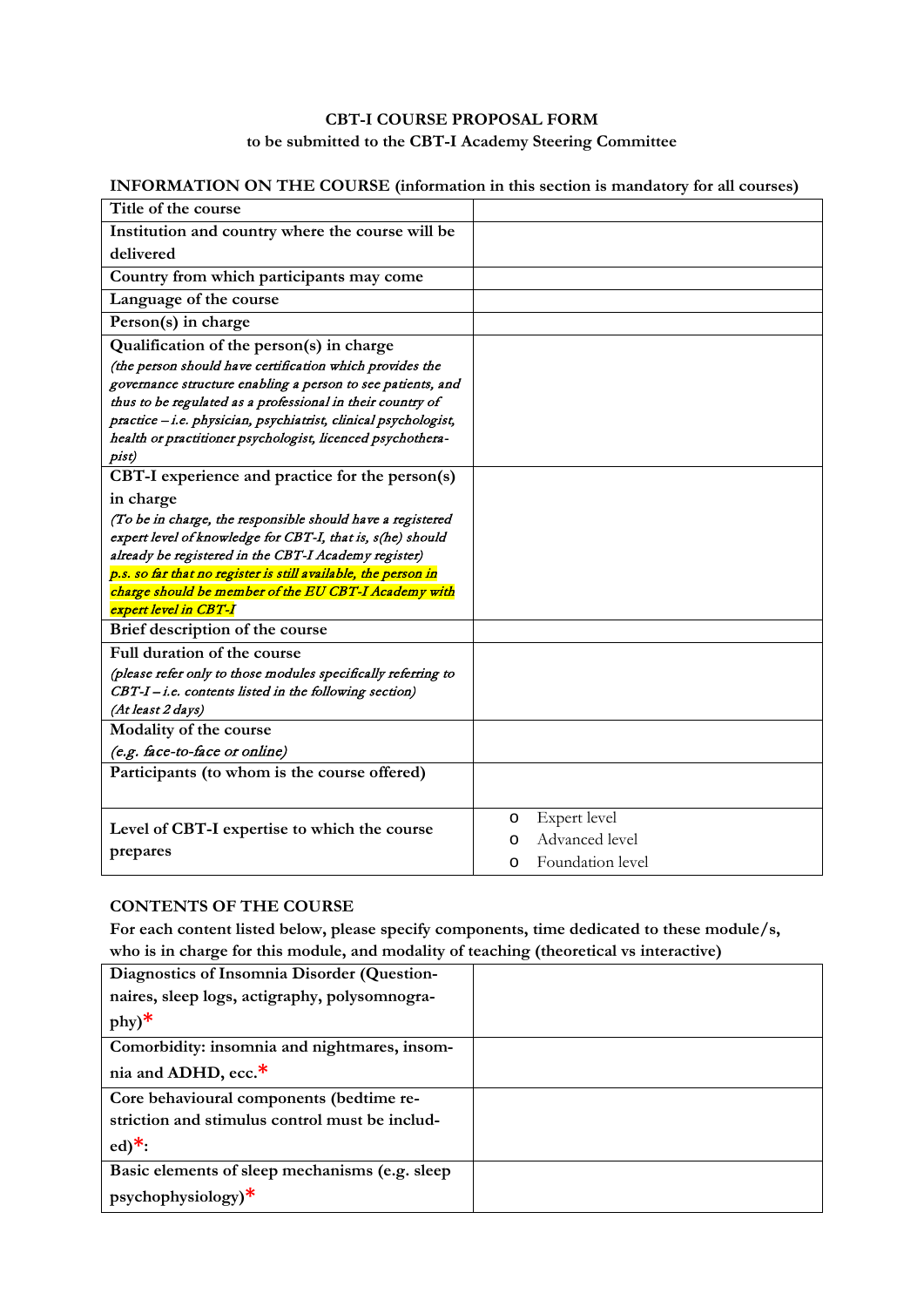| Insomnia pathophysiology*                          |  |
|----------------------------------------------------|--|
| Basic knowledge of CBT-I stepped care model*       |  |
| Cognitive components**                             |  |
| CBT-I for specific populations: e.g. infants, tod- |  |
| dlers, children, preadolescents, adolescents,      |  |
| women (e.g. pregnancy, menopause), elderly,        |  |
| persons with disabilities, shiftworkers, psychiat- |  |
| ric populations, etc**                             |  |
| Delivering a manual-based behavioural treat-       |  |
| ment for insomnia**                                |  |
| Additional CBT-I components (e.g. motivational     |  |
| and emotional interventions)***                    |  |
| Medication tapering ***                            |  |
| Other: Specify:                                    |  |

**\*: All courses should include these modules.** 

**\*\*: Courses for advanced and expert levels should include these modules.** 

**\*\*\*: Courses for expert level should include these modules.**